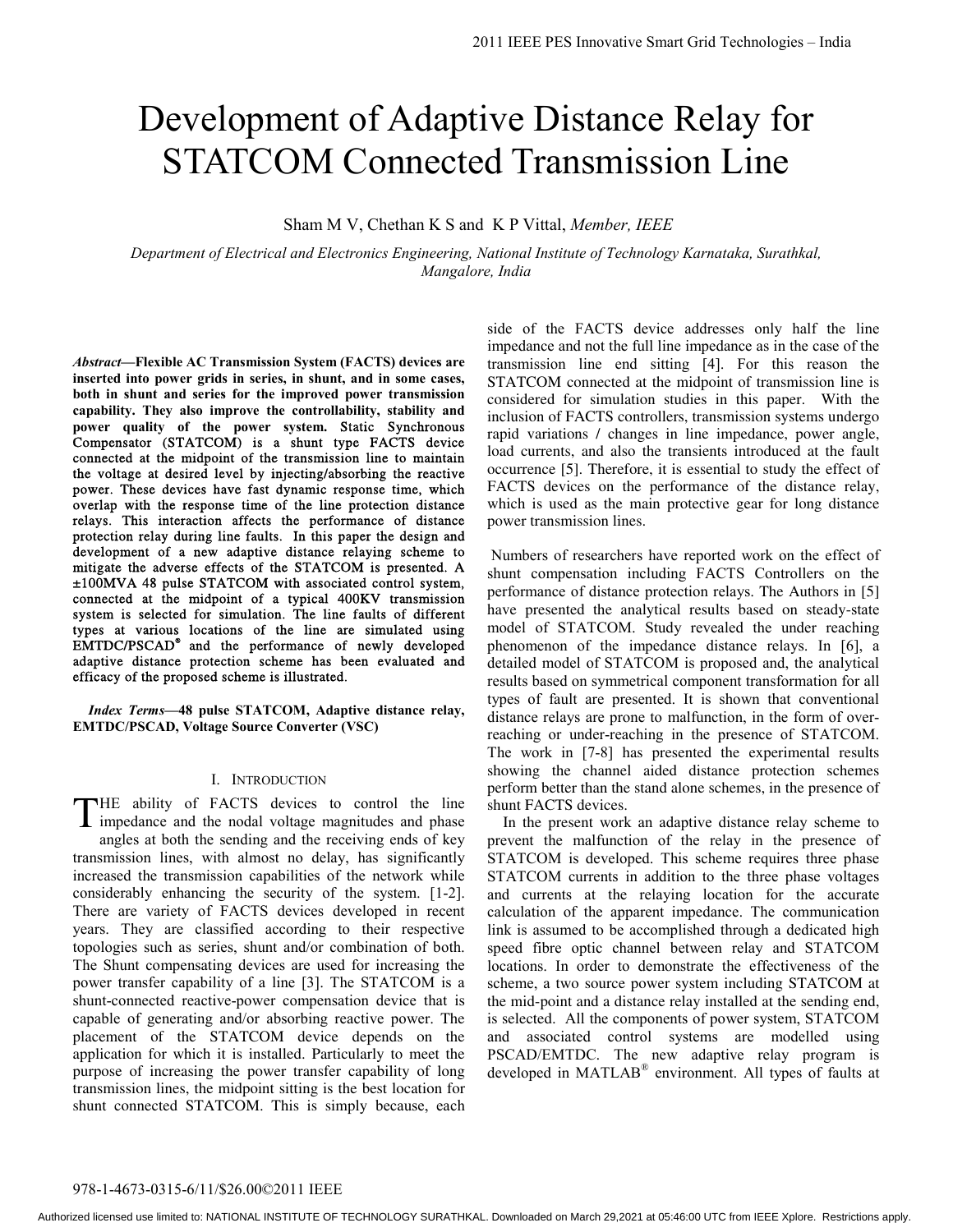various locations of the line are created and the performance of the newly developed scheme is presented with the help of impedance trajectories plotted over a mho relay characteristics.

 This paper is organized as follows. First, detailed modelling of a  $\pm 100$ MVA STATCOM using a 48 pulse voltage source inverter is discussed. Also the harmonic analysis of the output voltage is presented in section II. In Section III modelling of STATCOM controller is given. In section IV the effect of STATCOM on the performance of distance relay for various types of faults on either side of the STATCOM is presented. The new adaptive distance scheme developed to mitigate the effect of midpoint STATCOM is described analytically and the performance of adaptive scheme is evaluated for different faults at various locations through simulations and the results are presented in section V. Conclusion is presented in section VI.

# I. MODELING OF ±100 MVA 48 PULSE STATCOM



Fig. 1. Single line diagram of STATCOM connected to a power system

The basic voltage-sourced converter scheme for reactive power generation is shown in Fig. 1. From a dc input voltage source, provided by the charged capacitor, the STATCOM produces a set of controllable three-phase output voltages with the frequency of the ac power system. Each output voltage is in phase with, and coupled to the corresponding ac system voltage via leakage inductance of the coupling transformer. By varying the amplitude of the output voltages produced, the reactive power exchange between the converter and the ac system can be controlled [1].

Fig. 2 shows the block diagram of harmonically neutralized 48 pulse voltage source converter modeled in EMTDC/PSCAD. It consists of four 3-phase, three level inverters and four phase-shifting transformers (PST). The voltage generated by the inverter is applied to the secondary winding of respective phase-shifting transformer connected in either star (Y) or delta (D) configuration. The four transformer primary windings are connected in series. The converter pulse patterns are phase shifted so that the four fundamental voltage components sum up in phase on the primary side. Each transformer is rated for 25 MVA to produce a total output of 100 MVA [9-10]. Each three phase PST is developed by using three 3-winding single phase transformers.





Fig. 2. Block diagram of 48 pulse voltage source converter

The three windings of each single phase transformer are shown in same color. The internal windings of the PSTs are connected as shown in the Fig. 2 to obtain required phase shifts as shown in Table 1. The primary windings of phase shifting transformers are connected in series to neutralize the harmonics and to increase the voltage level of fundamental voltage. Fig.3 shows the primary and secondary voltage waveforms of all four phase shifting transformers. The figure sub-windows on the left hand side shows the line to line output voltages of respective three level neutral point clamped inverters, whose output is connected to secondary windings of corresponding phase shifting transformers. The figure subwindows on the right hand side show the line to line output voltage of respective phase shifting transformers.



Fig. 3. Secondary and primary voltage waveforms of PST Table. 1 Phase shift obtained by each PST

| Phase shift<br>Transformer<br>DCT |           |             |             |
|-----------------------------------|-----------|-------------|-------------|
|                                   |           |             | Total phase |
|                                   | Secondary | Obtained in | shift in    |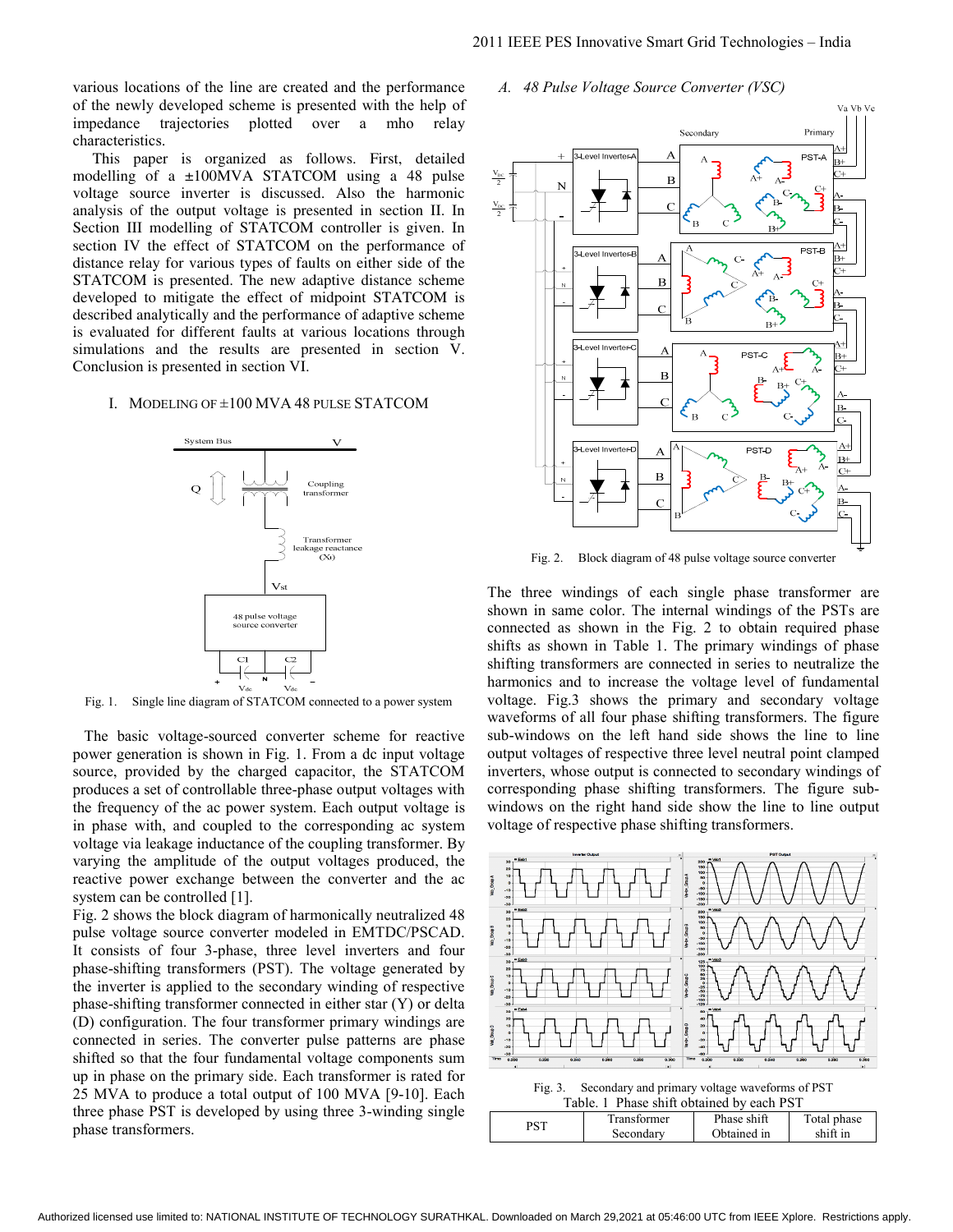| connection | degrees | degrees |
|------------|---------|---------|
| Star       |         |         |
| Delta      |         |         |
| Star       |         | ۰.      |
| Delta      |         |         |

*B. Three Level Inverter used in VSC* 



Fig. 4. Neutral point clamped (NPC) three level inverter

The neutral point clamped (NPC) inverter consists of four switches and two neutral point clamped diodes in each leg to produce a three level voltages at each phase. The two 3000µF capacitors connected in series are pre-charged to 9650 volts. When STATCOM is operating at  $\pm 100$  MVA, the peak current flowing through each switch is around 1500 amperes. The forward blocking voltage across each switch is Vdc/2 i.e. 9650 volts. The voltage across the capacitor terminals varies depending upon the controller action and magnitude of the ac system voltage. During transient conditions such as close in faults, capacitor voltage may increase up to 1.5 times the rated voltage and also peak current flowing through each switch may increase up to twice the rated current. To meet these requirements, each switch is realized by connecting five gate turn off thyristors (GTO) with rating of 4.5 KV, 3 KA in series as shown in Fig. 4.

The harmonic analysis of the output voltage is performed using the total harmonic distortion (THD) calculator block available in the EMTDC/PSCAD. Harmonic spectrum is shown in Fig. 5. It can be seen from the figure that, the dominant harmonics present in output voltage are  $47<sup>th</sup>$  and  $49<sup>th</sup>$ has a magnitude of 1.92% and 1.78% respectively, with respect to fundamental. THD of the output voltage waveform produced by the STATCOM under no load condition is found to be around 2.72%.

The line to line ac output voltage is given by [11]

$$
\mathcal{V}_{ab_{48}}(t) = 8 \sum_{n=1}^{\infty} V_{ab_n} \sin(n\omega t + 18.75^{\circ} n + 11.25^{\circ} i)
$$
  

$$
\forall n = 48r \pm 1, r = 0, 1, 2, ... \qquad (1)
$$

Where,

 $i = 1$  for positive sequence harmonics.

 $i = -1$  for negative sequence harmonics.



#### II. STATCOM CONTROLLER

A Decoupled reactive current control technique [11] is used to implement the STATCOM controller and is shown in the Fig. 6. The objective of the controller is to regulate the midpoint voltage of the transmission line. The operation of the STATCOM controller is described as follows.



Fig. 6. Block diagram of STATCOM controller

The positive sequence voltage at mid-point calculated using equation (2) is compared with the reference input and the resultant error is given to the voltage PI-controller. This PI controller is tuned to produce the required quadrature current reference (Iq<sub>ref</sub>). Controller output is limited between  $\pm 1$  p.u. The quadrature current (Iq) injected by STATCOM at midpoint is calculated using the equation (3) in per unit with the 100MVA and 400KV as base MVA and base voltage respectively. The angle  $\theta$  is obtained from the instantaneous phase locked loop [12] . The calculated quadrature current (Iq) is compared with the reference  $(Iq_{ref})$  and the resultant error required control angle (α) to vary the DC capacitor voltage which in turn controls the reactive power flow between STATCOM and ac system to regulate the ac system voltage. The current PI controller output is limited between  $\pm 5^{\circ}$  to limit the over current during power system disturbances. The proportional and integral gains are,  $K_{PV}$ =12 and  $K_{IV}$ =1000 for voltage PI controller and  $K_{PI}=30$  and  $K_{II}=200$  for current PI controller respectively.

$$
\begin{bmatrix}\nV_1 \\
V_2 \\
V_0\n\end{bmatrix} = \frac{1}{3} \begin{bmatrix}\n1 & \alpha & \alpha^2 \\
1 & \alpha^2 & \alpha \\
1 & 1 & 1\n\end{bmatrix} \begin{bmatrix}\nV_A \\
V_B \\
V_C\n\end{bmatrix}
$$
\n(2)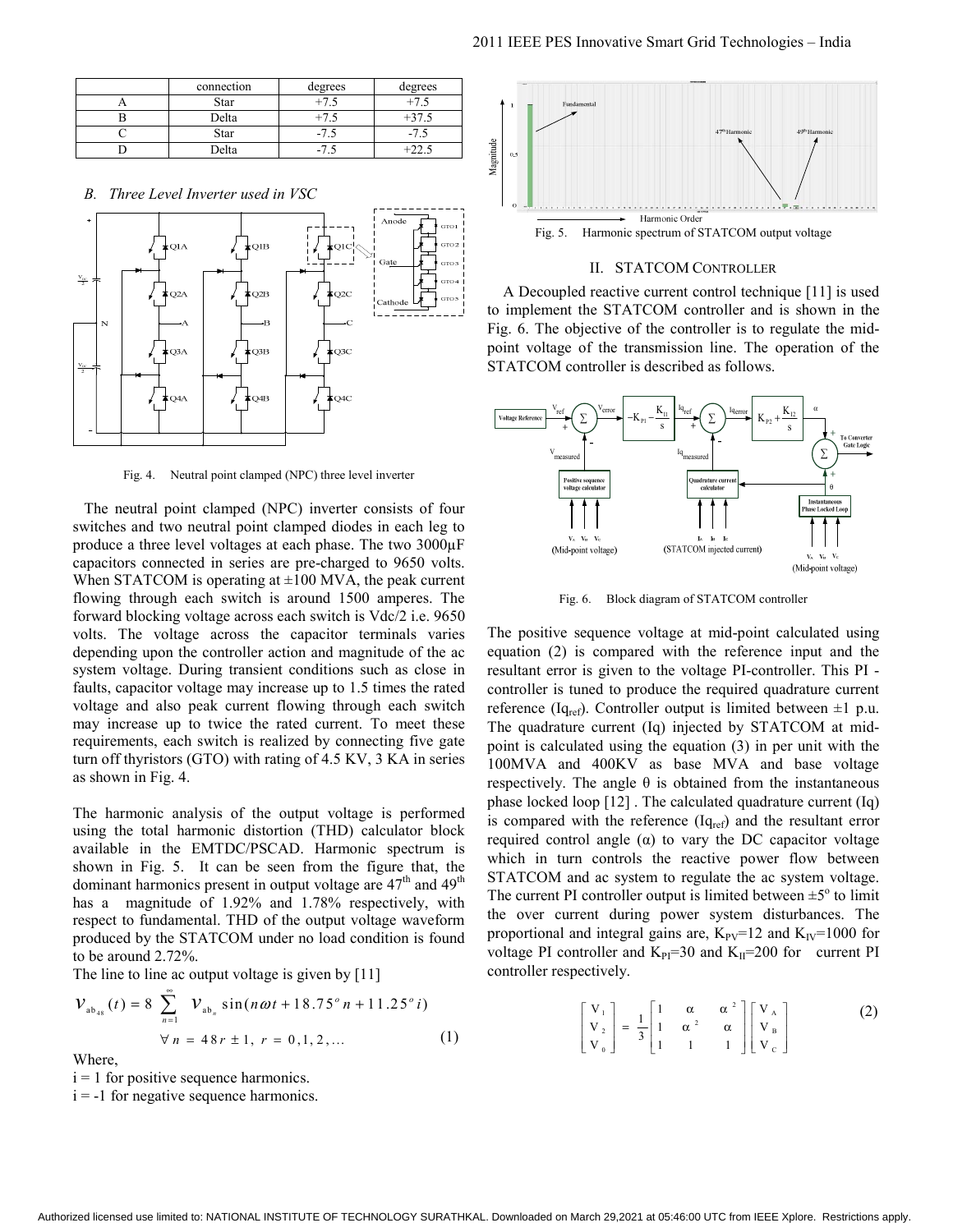$$
\begin{bmatrix} i_d \\ i_q \\ i_0 \end{bmatrix} = \frac{2}{3} \begin{bmatrix} \cos(\theta) & \cos(\theta - \frac{2\pi}{3}) & \cos(\theta + \frac{2\pi}{3}) \\ \sin(\theta) & \sin(\theta - \frac{2\pi}{3}) & \sin(\theta + \frac{2\pi}{3}) \\ \frac{1}{2} & \frac{1}{2} & \frac{1}{2} \end{bmatrix} \begin{bmatrix} i_A \\ i_B \\ i_C \end{bmatrix}
$$
(3)

#### III. EFFECT OF STATCOM ON DISTANCE RELAY

To study the effect of STATCOM on the performance of the distance relay a model power system selected for simulation is as shown in Fig. 10. The power system consist of two 400 KV Thevinin equivalent sources  $E_s$  and  $E_r$  at the sending and receiving end respectively. Two sources are connected by a 200 kilometre length transmission line with a  $\pm 100$ MVA STATCOM at midpoint. The system parameters are given in the appendix. Several cases involving all types of faults at different locations of the transmission line have been simulated. The results are saved in the corresponding fault data files. These data files consisting of relaying quantities namely, three phase voltage and currents obtained from PSCAD/EMTDC are exported to the MATLAB. These signals are used as input for the distance relay model developed in MATLAB. A mimic filter is also implemented to remove the decaying dc component from the fault current signals [13] to improve the performance of the relay. A Mho relay characteristic is used for detection of faults. The relay is set to protect 80% of the line. Although several cases are simulated only two cases have been presented here. An AB fault at 50 kilometers from the relay location is simulated. In this case STATCOM is not present in the fault loop. Fig. 7 shows the apparent impedance trajectory seen by the relay. Impedance trajectory is super imposed on the relay characteristic for better visualization. It can be seen that the, impedance trajectories for line with STATCOM and without STATCOM converge to a same value. Thus, the performance of the distance relays will not be affected for the faults in which STATCOM is not present in the fault loop. An AB fault at 80% of the transmission line is simulated as another case. In this case STATCOM is present in the fault loop. From the impedance trajectory shown in the Fig.8 it can be observed that impedance seen by the relay is different for the line with STATCOM and line without STATCOM. Thus, the relay under reaches for faults with STATCOM present in the fault loop. Table 2 shows the apparent impedance measured for the different faults applied at the relay reach setting (80% of line) with and without STATCOM connected to the system. It can be seen that, impedance measured by normal distance protection scheme in the presence of STATCOM at mid-point of the transmission line is more than the actual impedance in all types of faults. Hence, the relay will under reach. It is also



Fig. 7. Phase AB impedance trajectory during AB fault at 25% of the line



Fig. 8. Phase AB impedance trajectory during AB fault at 80% of the line

TABLE.2 Apparent impedance measured by the relay with and without **STATCOM** 

| Type of | Without STATCOM |           | With STATCOM |             |
|---------|-----------------|-----------|--------------|-------------|
| fault   | R in ohms       | X in ohms | R in ohms    | $X$ in ohms |
| $A-G$   | 5.66            | 68.35     | 6.17         | 69.96       |
| $AB-G$  | 5.68            | 68.39     | 6.28         | 70.02       |
| AB      | 5.68            | 68.39     | 6.22         | 70.05       |
| ABC     | 5.68            | 68.39     | 6.16         | 69.94       |

observed that the under reaching effect increases as the fault location moves farther from the relay location.

# IV. DEVELOPMENT OF ADAPTIVE DISTANCE PROTECTION **SCHEME**

The relay will under reach in the presence of STATCOM only for the faults occurring beyond the midpoint of the line. This is shown with the help of simulation in the previous section. In this section an adaptive scheme is developed to mitigate the under reaching effect. Equivalent circuit diagram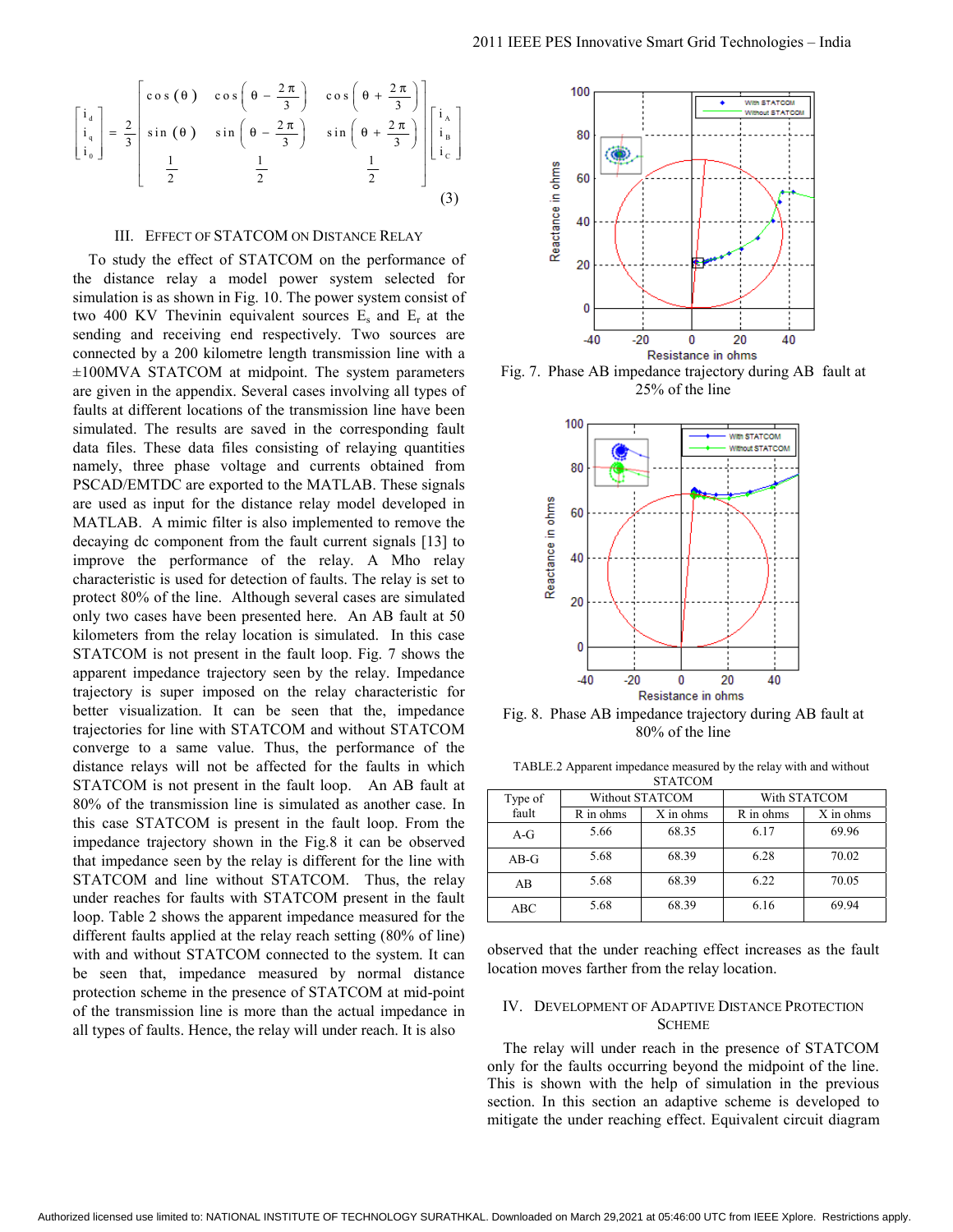of the power system for faults appearing beyond 50% of the line from relay location can be written as shown in the Fig. 9.



Fig. 9. Equivalent circuit diagram for faults beyond 50% of the line from relay location

Where,

 $E<sub>S</sub>$ ,  $E<sub>R</sub>$  = Equivalent sending and receiving end voltages  $Z_{\rm S}$ ,  $Z_{\rm R}$  = Equivalent sending and receiving end impedances  $I_{\rm S}$ ,  $I_{\rm R}$  = Equivalent sending and receiving end currents  $R_f$  = Fault resistance in ohms  $I_f$  = fault current in amperes  $X_{st}$  = STATCOM equivalent reactance  $I_{st}$  = STATCOM injected current  $m =$ Fault location in per unit  $Z_L$  = Transmission line impedance in ohms  $S, R =$  Sending and receiving end buses  $V_S$ ,  $V_R$  = Sending and receiving end bus voltages  $Z_{\text{relav}}$  = Apparent impedance measured at relay point

From the Fig. 9, the voltage at sending end relay location is given by,

$$
V_s = 0.5 Z_L I_s + (m - 0.5) Z_L I_L + I_r R_f
$$
\n(4)  
\nbut, I<sub>L</sub> = I<sub>s</sub> + I<sub>st</sub>  
\nand I<sub>f</sub> = I<sub>s</sub> + I<sub>st</sub> + I<sub>R</sub>  
\n
$$
\therefore V_s = m Z_L I_s + (m - 0.5) Z_L I_{st} + I_f R_f
$$
\n(5)

And the apparent impedance seen by the relay can be calculated by writing,

$$
Z_{\text{relay}} = \frac{V_s}{I_s}
$$
  
\n
$$
Z_{\text{relay}} = m Z_{\text{L}} + (m - 0.5) Z_{\text{L}} \left( \frac{I_{\text{st}}}{I_s} \right) + R_{\text{f}} \left( \frac{I_f}{I_s} \right)
$$
  
\n(6)

It can be seen from (6), that the apparent impedance measured by the relay is different from the actual impedance mZL. Therefore, the relay is prone to under reach its setting. The extent of reach problem depends upon the fault location and ratio of STATCOM current to sending end current and also on the fault resistance. For solid line to ground faults  $R_f=0$ , substituting this in equation (6) and after rearranging the terms, equation for computation of actual fault impedance can be written as

m Z<sub>L</sub> = 
$$
\frac{Z_{\text{relay}} + 0.5 Z_{\text{L}} C_{\text{ratio}}}{1 + C_{\text{ratio}}}
$$
 (7)  
Where, C<sub>ratio</sub> =  $\frac{I_{\text{st}}}{I_{\text{S}}}$  is called the current ratio factor.

Equation (7) indicates that, if the time stamped three phase STATCOM currents made available to the relay, fault impedance can be calculated accurately. To achieve this, a dedicated communication channel between relay location and STATCOM location should be established. Communication channel is not modeled in this paper. But for simulation STATCOM currents obtained through simulations are directly used in the relay program. The block diagram of the adaptive distance scheme along with the power system is shown in the Fig. 10.



Fig. 10. Adaptive distance protection scheme

The current ratio factor  $(C_{ratio})$  can be calculated by using equations (8) and (9), for phase to ground and phase to phase mho relay units respectively.

$$
\left(C_{\text{ratio}}\right)_x = \left[\frac{I_{\text{st}(x)} - I_{\text{st}(0)}}{I_x + k I_0}\right] \tag{8}
$$

Where,  $x \in \{A, B \text{ or } C\}$ 

$$
(C_{\text{ratio}})_{xy} = \left[ \frac{I_{st(x)} - I_{st(y)}}{I_{(x)} - I_{(y)}} \right]
$$
 (9)

Where,  $x, y \in \{A, B, C\}$  and  $x \neq y$ .

 $k =$  Zero sequence compensation factor of transmission line  $I_{\text{st}(x)}$  = STATCOM phase X current

 $I_x$  = Phase x current at relay location

 $I_0$  = Zero sequence current at relay location

 $I_{\text{st}(0)}$  = STATCOM zero sequence current

The relay will automatically adapt equations  $(8)$  &  $(9)$  for apparent impedance calculation as soon as the distance measured by the conventional distance relay exceeds 50% of the total line impedance.

### *A. Simulation results*

Performance of the proposed adaptive distance relay scheme is evaluated by creating several fault scenarios. But the results of only two cases will be presented here. First, a phase A to ground fault is simulated at 80% of the line. The impedance trajectories for all the three cases i.e., relay without STATCOM, relay with STATCOM and adaptive relay are plotted on the mho characteristic as shown in Fig. 11 . It can be seen that, the apparent impedance seen by the conventional relay without STATCOM sees correct impedance to fault and performs as expected. But, for the STATCOM connected line impedance trajectory settles outside the mho characteristics therefore, conventional relay under reaches its setting and does not operate. Whereas, the apparent impedance seen by the adaptive scheme is almost same as the impedance seen by the conventional relay without STATCOM and therefore, the adaptive relay operates as expected and issues the trip signal. Similarly a phase to phase (AB) fault is applied at the reach setting of the relay and impedance trajectories for all the three cases have been presented in Fig.12. Once again, it can be